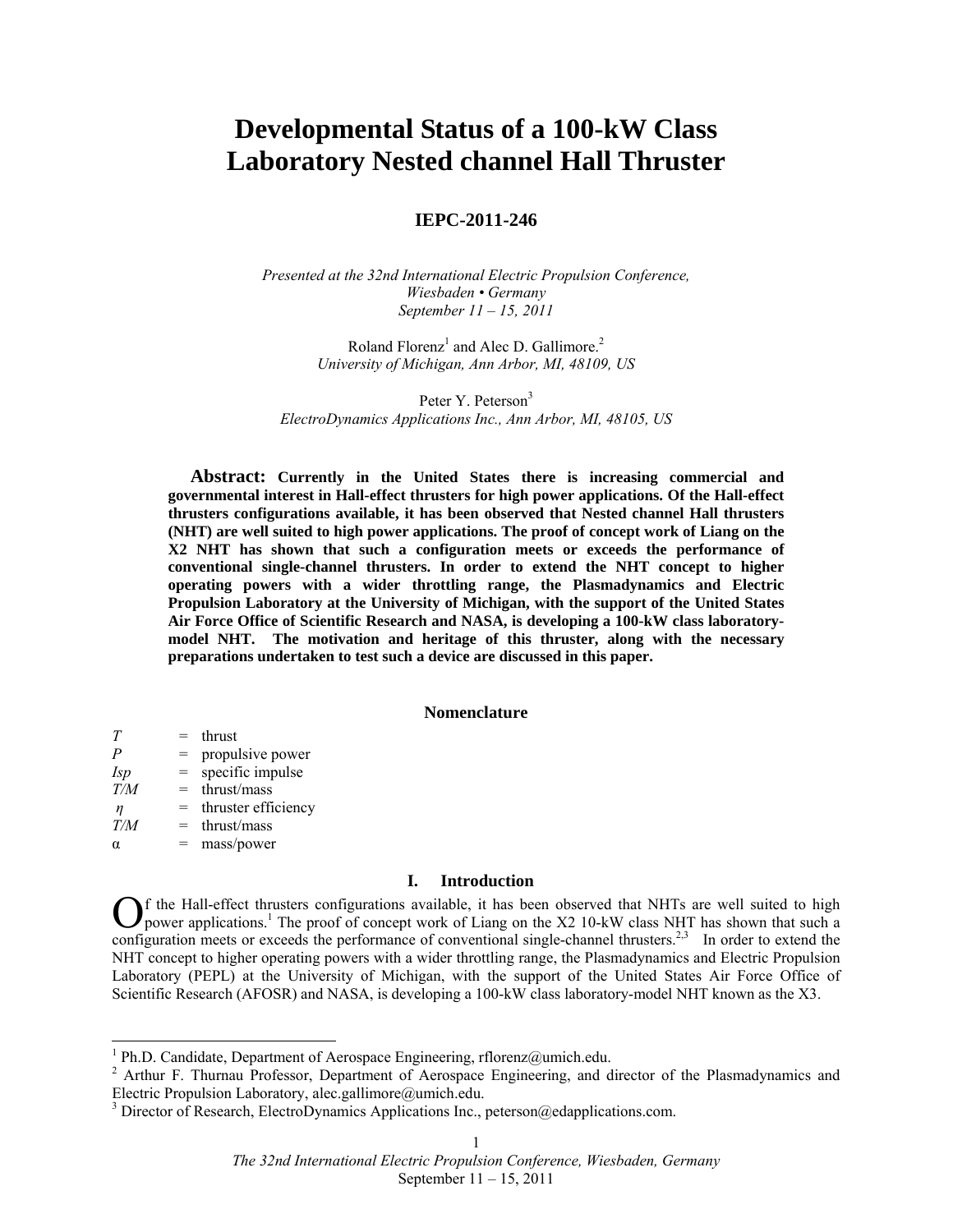When considering high power operation, an NHT has many advantages over large single-channel Hall thrusters or clusters of small single-channel Hall thrusters. Among these are reduced footprint, increased thruster specific power, and improved operation over a wider throttling range.<sup>1,4</sup> The wide throttling range of a high power NHT gives it additional superiority in the realm of long range solar electric propulsion (SEP) missions. As an SEP craft travels further from the sun attenuating available system power, an NHT would still be able to operate as an efficient device; a significant attribute that a conventional state of the art (SOA) single channel Hall thruster designed to a narrow power range does not possess.

This second-generation NHT features three discharge channels and has seven distinct operating regimes comprised of the various combinations of channel operation, discharge voltage and current. These configurations allow for an unprecedented range of operation from low-voltage, high thrust-to-power, to high-voltage high-Isp operation, with a power throttling range spanning 1 kW to 200 kW. The thruster should be able to achieve up to 15 N of thrust at moderate specific impulse and 4,600 sec of Isp at high voltage with xenon and krypton propellants, respectively.



**Figure 1. A rendering of the X3 100-kW class NHT (right) beside the X2 NHT (left).** 

| Maximum Exit Area<br>(Low ISP-High T/P | <b>ISP Range</b><br>$(1400s - 3200s)$ | Medium Exit Area<br>(Mid ISP | <b>ISP Range</b><br>$(2000s - 3600s)$ | Minimum Exit Area<br>(High ISP) | <b>ISP</b> Range<br>$(2000s-4600s)$ |
|----------------------------------------|---------------------------------------|------------------------------|---------------------------------------|---------------------------------|-------------------------------------|
| operation)                             | Power Range                           | operation)                   | <b>Power Range</b>                    | Operation)                      | <b>Power Range</b>                  |
|                                        | 30 kW-240 kW                          |                              | 20 kW-170 kW                          |                                 | 10 kW-140 kW                        |
|                                        |                                       |                              | 15 kW-120 kW                          |                                 | 5 kW-90 kW                          |
|                                        |                                       |                              | 10 kW-80kW                            |                                 | 1 kW-50 kW                          |

**Figure 2. Illustration of seven possible channel configurations for the X3 100-kW class NHT. Channels utilized are highlighted in color (red- tri-channel mode, green- dual channel mode, blue- single channel mode). Power ranges showing the capability of each configuration are given, highlighting redundancy inherent in NHT concept via the overlapping power ranges.** 

 The remainder of the paper is organized as follows. In Section II we will discus the background and heritage that this thruster is built on, and the motivation behind engaging in the development and fabrication of a high power NHT. Section III provides an overview for the selection process of a high power Hall thruster. In Section IV, some of the facility augmentation necessary for testing a thruster of this magnitude will be presented, as well as initial plans for testing. Finally, in Section V, we will summarize the status to date, and layout the near term plans for the thruster.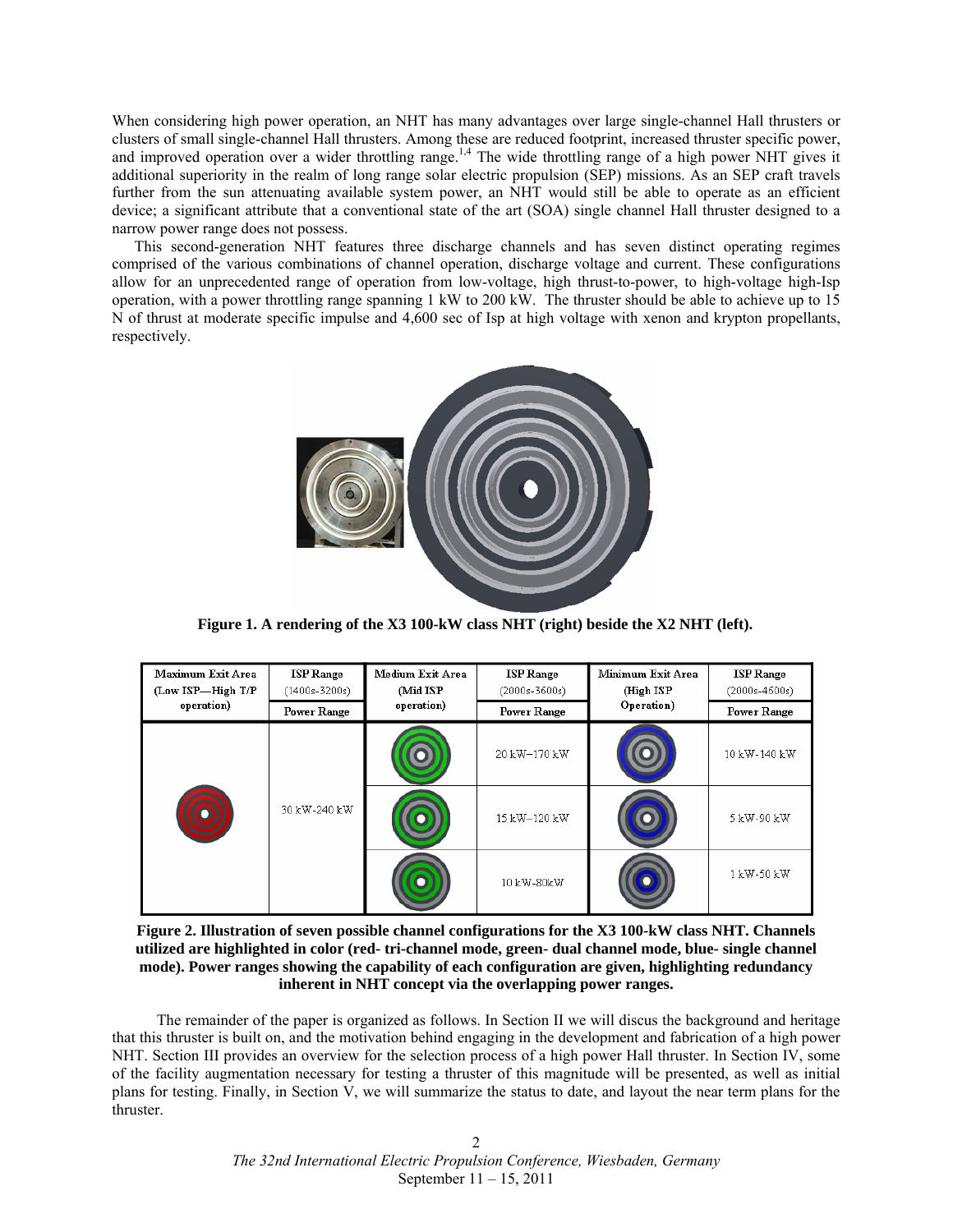#### **II. Background/Motivation**

The University of Michigan/AFOSR Center of Excellence in Electric Propulsion (MACEEP) is a research entity comprised of a number of universities and a small business in the U.S., with the University of Michigan as the lead institution. The Center's avenues of scientific pursuit can be distilled to four distinct thrust areas: High-Power Plasma Propulsion, Electrospray Propulsion, Time-Resolved Plasma Diagnostics, and Modeling and Simulation.<sup>5</sup> Under the first category, the X2 proof of concept thruster was first conceived. The testing and evaluation of the X2 thruster has indeed shown that the NHT concept is feasible and can produce performance comparable or in excess of conventional single channel Hall thrusters which have produced thrust in the range of milli-Newtons and performed at efficiencies  $>60\%$ .<sup>2,3,6</sup>



**Figure 4. NASA 457M High power Hall thruster.<sup>9</sup>**

Throughout the past decade, there has been a steadily building interest in developing high power EP devices for long range cargo missions and other taxing maneuvers.<sup>7-12</sup> Recently, the United State government has identified the importance of fast and efficient payload delivery to geosynchronous Earth orbit  $(GEO)^{13}$  and the use of high-power electric propulsion (EP) for NASA's Game Changing Technology Development (GCTD), Innovative Advanced Concepts (NIAC), and Space Technology Research Grants. A recent NASA Solar Electric Propulsion (SEP) Demonstration Mission Concept Studies broad

agency announcement (NNC11ZMA017K) asked for concept/mission studies of advancing key in-space propulsion concepts for a 300-kW SEP tug. Additionally, a high-power EP tug spacecraft has been examined for delivering cargo to the Moon and Mars.<sup>14-15</sup>

 The United State Air Force has also identified the importance of fast and efficient payload delivery to geosynchronous Earth orbit  $(GEO)$ .<sup>13</sup>. The Air Force DoD SBIR 11.2 solicitation AF112-177 stated as a goal a new, high-power  $(50 - 100$ kW), low thruster specific mass (<1.5 kg/kW), efficient (>60%), high thrust-to-power (*T/P*), and very long-life EP system for efficient and fast orbit transfers, stationkeeping, and primary propulsion system for orbit raising. Additionally, as mentioned



**Figure 5. NASA 400M High Power Hall thruster<sup>10</sup>**

earlier, one of the AFOSR initiated Center's primary goals is the development of high-power (hundreds of kW) inspace propulsion devices.<sup>5</sup> Addressing the future needs that have been laid out through multiple solicitations from both NASA and DoD, total system power can reach tens to hundreds of kW, at specific impulses  $(I_{\rm sn})$  of ranging from 1,000 to 4,000 seconds, and high *T/P* ranging from 40 to >80mN/kW.

 Ready access to space imposes some difficult requirements on space propulsion and power systems, specifically short orbit transfer times, thruster mass, and cost efficiency. Propulsion systems requirements drive technologies to high-I<sub>sp</sub>, high thrust (T), and relatively high thrust/mass (*T/M*). The first two requirements imply high propulsive power (P); the last requires high power densities and concurrent low masses for the propulsion system. All of these requirements can be expressed symbolically by the following relations:

$$
P = (Tg_0 * I_sp)/2\eta \tag{1}
$$

# $T/M = T/aP = 2\eta/(\alpha g_0 * I_s p),$  (2)



**Figure. 3. Plot showing the reciprocal relationship between thrust/mass and ISP (see Eq.2).** 

where *η* equals the thruster efficiency in converting electrical power to directed kinetic power. The importance of these two equations is that while power can increase either from high  $I_{\rm SD}$  or thrust, the thrust/mass of the propulsion system depends inversely upon specific impulse. These dependencies drive propulsion system requirements to an *optimum* I<sub>sp</sub>, rather than a maximum I<sub>sp</sub>, at which a system of a given  $\alpha$  can deliver payload most efficiently.

It is with demonstrated need and interest in mind, particularly evidenced in recent U.S. solicitations, Ref. 1,7,12, coupled with the success of the X2 that has led MACEEP to initiate the investigation of the X2's natural next progression: a high-power, 100-kW class NHT. This second generation NHT has been scaled to address both AFOSR high thrust to power, expanded throttleability goals as well as NASA high power, high Isp operation. The ability to effectively operate over a range of voltages and flow rates coupled with the thruster's seven distinct

> 3 *The 32nd International Electric Propulsion Conference, Wiesbaden, Germany*  September 11 – 15, 2011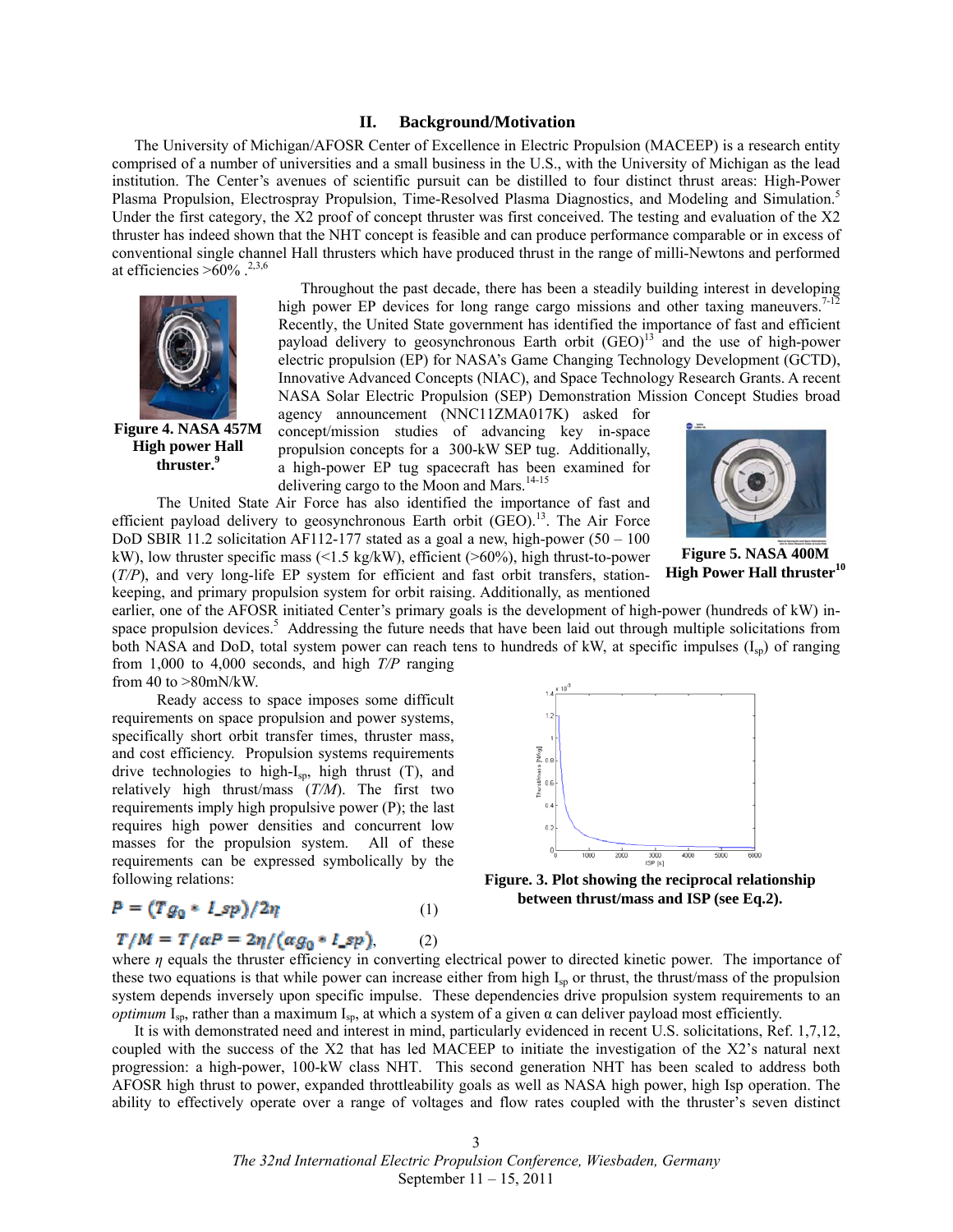channel configurations (Fig. 2) allows it to meet the breadth of goals presented by both agencies. With its 200:1 power throttling ratio, the thruster can operate efficiently in a wide range of scenarios, including: long-range SEP missions that start out with a large amount of system power (100's of kW) near Earth but diminishes as the craft reaches its objective further from the Sun, to nuclear electric propulsion missions, which consistently require the ability to process high power input, to a range of near Earth missions of fixed or variable power.

The expansive range of possibilities for such a high-power NHT were framed by the goals of the interested parties combined with the current capabilities of ground based facilities. A component of that framing was the conduction of a survey of all available vacuum test facilities and their pumping speeds worldwide in order to determine the maximum theoretical operating pressure for a given set of mass flow rates. Pairing that information with the power ranges of interest, a design was settled on that would be able to satisfy the interests of all parties while still being capable of actual ground-based evaluation throughout that range.

The development of the X3 100-kW class NHT has truly become a multi-agency, multi-entity effort, that draws on the expertise of the MACEEP, ElectroDynamic Applications (EDA), AFOSR, NASA Glenn Research Center (GRC) and the Jet Propulsion Laboratory (JPL). The design of this thruster has benefited from a multitude of lessons learned from the high-power Hall thruster development experience of the programs partners, particularly EDA and NASA GRC.

The X3 NHT will be a well suited partner to a variety of power sources. Many current mission designs<sup>11,14, 16,17,</sup> envisage using solar photovoltaic (PV) arrays,<sup>18</sup> such as Boeing's FAST Arrays<sup>17,19</sup> as the source of input power for a high-power EP mission. Solar concentrator power sources can also be used in place of PV arrays. Another option would be nuclear electric propulsion (NEP) where the X3 NHT would be powered by a smaller, more cost effective and efficient version of the reactor designed for the Jupiter Icy Moons Orbiter mission.<sup>20</sup> Both of these power sources are excellent choices, and each has its own advantages. High-power solar arrays are the most immediate choice for missions to Near Earth Objects and even Mars as they are far along in their development and capable of generating the power necessary for such missions.<sup>16,21,22</sup> The attraction of NEP architectures is that they are best suited to missions to the outer solar system where an SEP architecture may be unable to supply the necessary power level in the 100's of kW's to take full advantage of the SEP system.

# **III. High Power Hall Thruster Selection Process**

 The appeal of Hall thrusters systems as compared to other EP flight systems stems from its overall high efficiency (>50%), high *T/P*, long and successful flight heritage. Hall thrusters have been built and tested from power levels ranging from several hundred watts (BHT-200) to hundreds of kW (NASA-457M), as shown in Fig. 6. High-power Hall thruster technology has been demonstrated to power levels of 100 kW, 1,000 to 5,000 seconds I<sub>sp</sub>, η>60%, and *T*/P reaching into the mid-90 mN/kW.<sup>23-28</sup>.



**Figure. 6. Photograph of Hall thrusters ranging from 200 W to 100 kW.**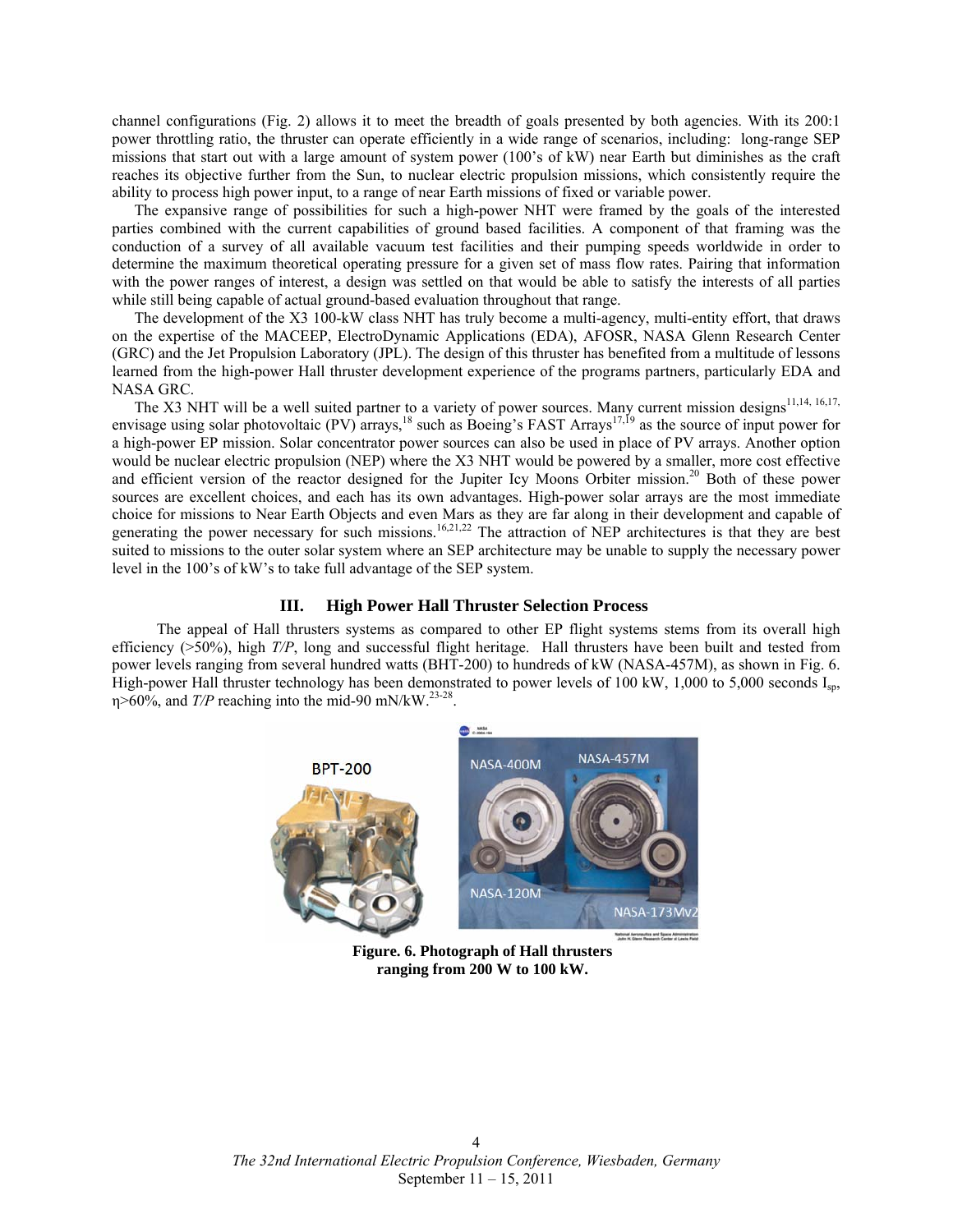Hall thrusters, especially at high-power, have demonstrated large throttling ranges greater than 20 to1 for discharge power and greater than 5 to 1 for  $I_{\text{sp}}$  $28-30$ The X3 100 kW class NHT has a predicted throttling curve of 200 to 1 (Fig.7., first operation planed for the Fall of 2011 at PEPL).

 Additionally, there have been great strides over the past decade, not to just understand the lifetime of SOA Hall thrusters but to develop new Hall thruster techniques that greatly improve the lifetime of the devices beyond the current SOA of 10,000+  $hours.<sup>26,28-29,31-32</sup>$ 

 The key to scaling Hall thruster technologies to high power is selecting the key Hall thruster parameters correctly. As a Hall thruster increases in



**Figure 7. Solid Model of the X3 100 kW class Laboratory Nested Hall Thruster.** 

size with increasing power, the mass and footprint of the thruster increases. There are primarily three options when scaling a Hall thruster to higher power: 1) a monolithic single channel, 2) cluster a number of smaller thrusters, and 3) concentrically nesting two or more channels in a compact design. Table 1. illustrates the thruster specific mass and footprint savings for NHT device as it scales up in power.

| Power (kW)                                               | $40 - 80$ | 125-250                                       | 390-780                                      | 1200-2400                                    |
|----------------------------------------------------------|-----------|-----------------------------------------------|----------------------------------------------|----------------------------------------------|
| Thrust (N)                                               | $1 - 7$   | $4 - 23$                                      | $12 - 70$                                    | $36 - 216$                                   |
| $I_{\rm{sp}}$ -Total (kS)                                | $1 - 5$   | $1 - 5$                                       | $1 - 5$                                      | $1 - 5$                                      |
| $\eta$ -Total (%)                                        | $50 - 70$ | $50 - 70$                                     | $50 - 70$                                    | $50 - 70$                                    |
| <b>Single Channel</b><br><b>Thruster Mass (kg)</b>       | 88        | 230                                           | 740                                          | 2,200                                        |
| <b>Nested Thruster</b><br>Mass (kg)                      | N/A       | 170<br>(25% savings in<br>thruster mass)      | 250<br>(67% savings in thruster<br>mass)     | 320<br>(85% savings in<br>thruster mass)     |
| <b>Single Channel</b><br><b>Thruster Diameter</b><br>(m) | 0.5       | 1                                             | 3.2                                          | 9.6                                          |
| <b>Nested Thruster</b><br>Diameter (m)                   | N/A       | 0.83<br>(17% savings in<br>thruster diameter) | 1.2<br>(62% savings in<br>thruster diameter) | 1.5<br>(84% savings in<br>thruster diameter) |

Table 1, Example of concentrically NHT specific mass and footprint savings.

 It is important to note from Table 1 that a significant mass and footprint savings can be achieved with a NHT compared to a single-channel monolithic Hall thruster. To further emphasize this point, Table 2 illustrates the difference of several NHT configurations compared to a single channel Hall thruster for a 200 kW operating point. The NHT specific mass for the 200 kW example ranges from 0.5 to 1.6 kg/kW depending on the number of channels and the size of those channels. The optimal configuration for the 200-kW NHT in Table 2 is the 0.5 kg/kW threechannel option, which represents approximately a 60% decrease in the thruster specific mass and 52% decrease in thruster footprint.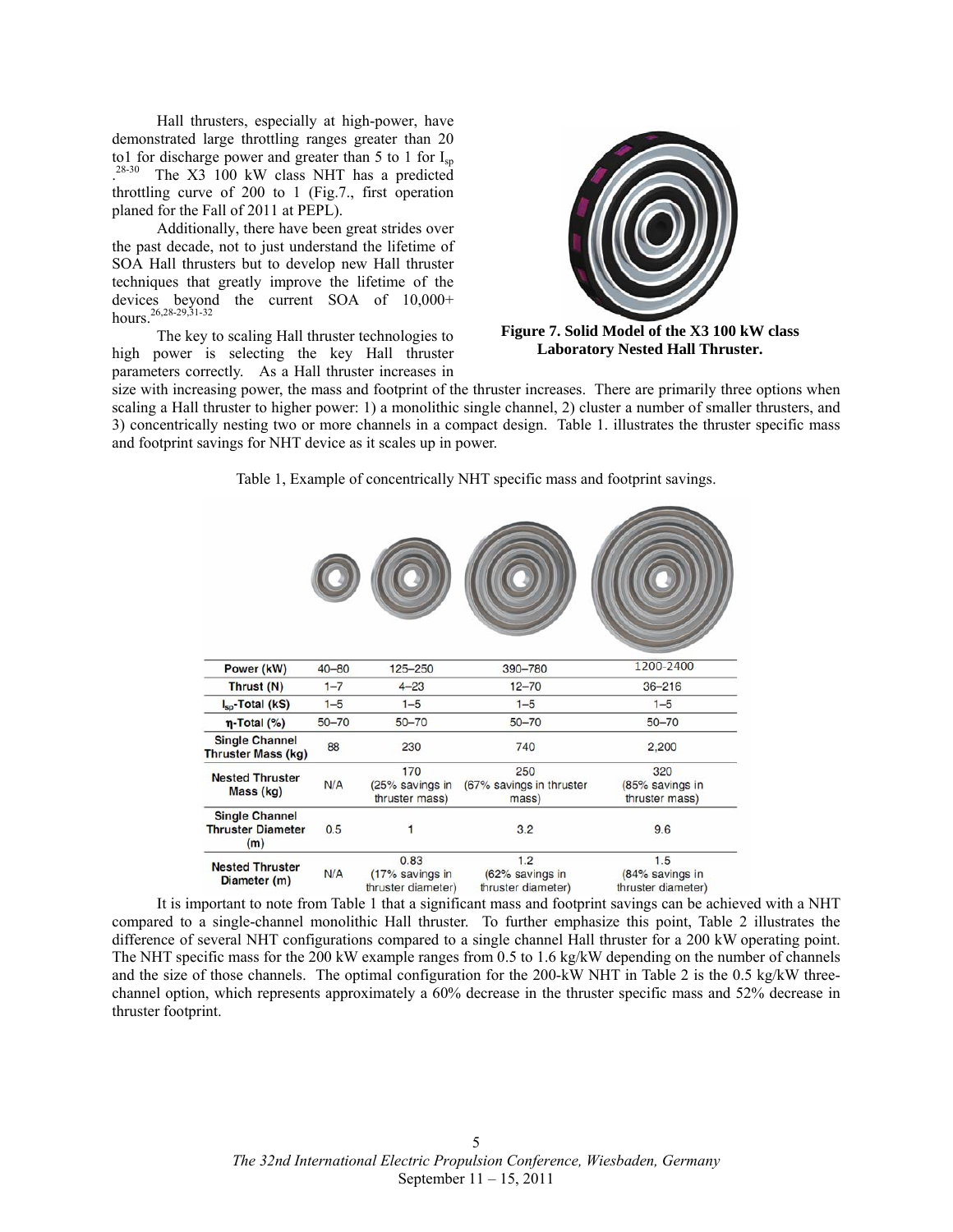Table 2, Several possible NHT configuration for a 200 kW Hall thruster.



 An NHT shows favorable specific mass and footprint characteristics as compared to a cluster of smaller powered individual Hall thrusters. A comparison of a 200-kW NHT, monolithic, and clustered configurations are illustrated below (Fig.8.).



**Figure 8. Comparison of a 200 kW NHT, a cluster of 50 4 kW SOA Hall thrusters, a cluster of 4 50 kW ASOA Hall thrusters, and monolithic 200 kW thrusters (thrusters in figure are for comparison purposes only).** 

 Another benefit of the NHT concept is a greater throttling range with improved thruster efficiency over that range. As mentioned, SOA Hall thrusters have demonstrated throttling ranges up to 20 to 1. However, as a Hall thruster discharge power is decreased the efficiency of the device decreases as well. The improvement that a NHT provides is the ability to operate each of the discharge channels separately at improved thruster efficiency (Fig.2.).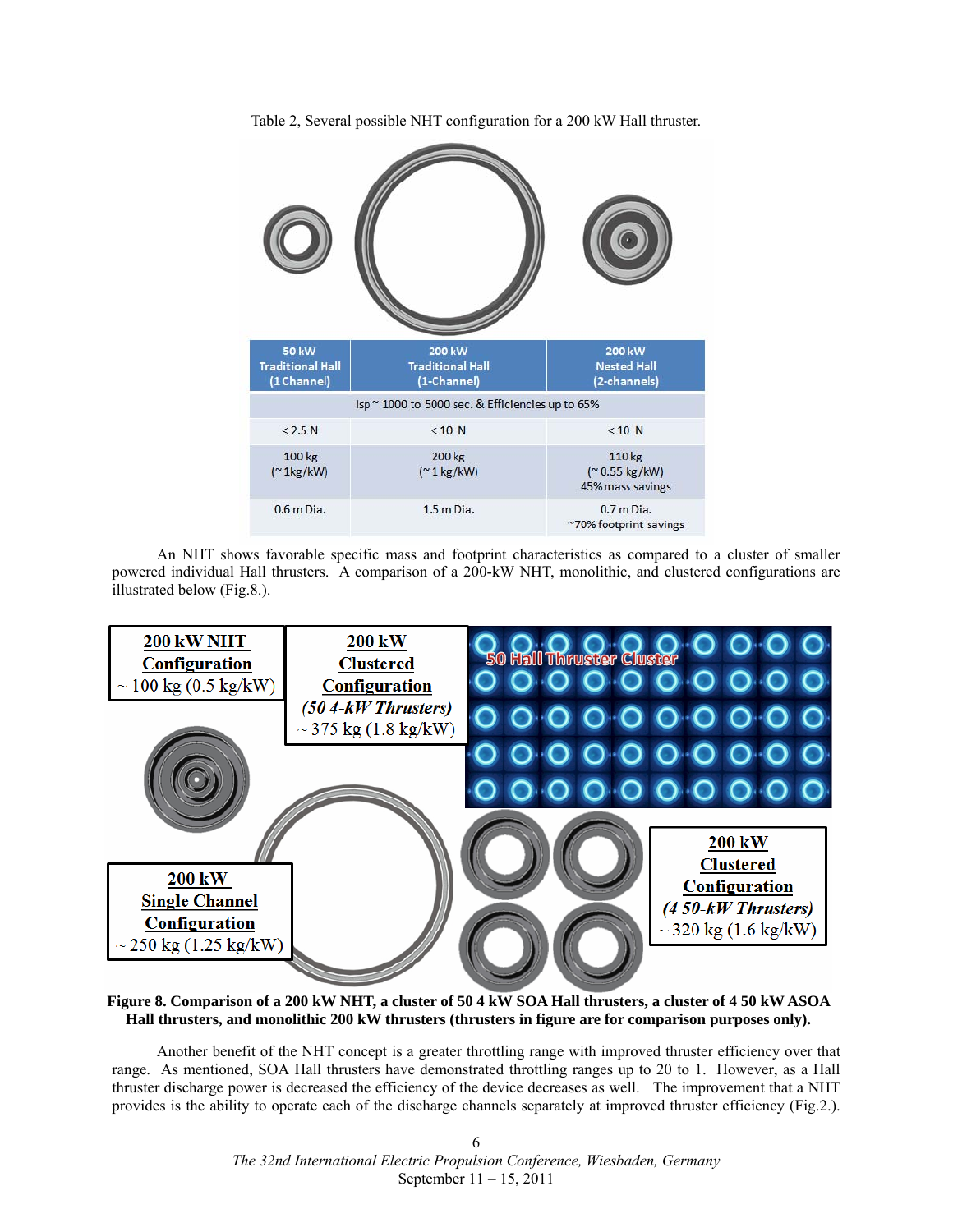The ability to operate each of the NHT channels separately will not increase complexity of the thruster system since propellant to each of the channels will be controlled by its own proportional flow controller while the power for the NHT is provided be a single power processing unit (PPU). Any of the seven possible configurations of the X3 (Fig.2) could be run off of a single PPU if desired, a key functionality of NHT's demonstrated in the work of Liang.6 A further advantage of the NHT concept, from a spacecraft integration perspective, is that it only requires one gimbal, where an equivalent cluster configuration could require anywhere from 4-50 gimbals to accomplish the same propulsive goals (see Fig.8). Even though the NHT device is a relatively new concept for Hall thrusters, the basics of the NHT operation are derived from the long and successful flight heritage that Hall thrusters have enjoyed since the 1970's.

#### **IV. Preparation/Testing**

In the intervening time between the initial start of the project and thruster assembly, many steps have been



**Figure 9. PEPL LVTF.** 

undertaken to ensure the feasibility of testing the thruster to the extent of its stated goals. Identifying and amassing the necessary facility and supporting equipment ensures that the facility will be primed and ready for testing once the 100-kW class NHT is constructed.

Starting with PEPL, significant infrastructure upgrades have been undertaken to be ready the facility for the arrival of the thruster. One such upgrade has been the addition of more than 200-kW of DC power supplies to the facility that will serve as the main supplies to discharge channels. These supplies run off of 480V three-phase AC power and represent a significant upgrade to the

facility at PEPL in two ways: 1) they are able to be

operated remotely via Ethernet/CAT5 connections, greatly streamlining the process of running experiments; and 2) the increase the range of thrusters that can be tested at PEPL, not limited to the 100-kW NHT.

In addition, a number of appropriately sized DC magnet supplies and cathode supplies have been acquired. While currently part of a dedicated setup, they also benefit the lab as a whole, increasing the supplies available to run electromagnets on as well as facilitating any future testing of high-current cathodes at PEPL. Paired with the new power supplies is a host of appropriate measurement circuitry to ensure that the thruster will be able to be accurately characterized. While sufficient for the thrusters currently in



**Figure 10. NASA GRC vacuum facility.<sup>10</sup>**

use, an entire new breakout-box must be constructed to handle the high voltages (>800 VDC) and currents (>200 ADC) that will be encountered during the running of the thruster. In order to deliver the propellant to sustain a discharge at these higher operating conditions, a new "high-flow" mass flow controller system was constructed for LVTF. Additionally, the thrust stand in use at PEPL will be modified to accommodate the number of new electrical connections as well as the physical size of the thruster. This will include the assembly of new electrical wiring "waterfall," a new mount to accommodate the thruster, and flexures with increased buckling strength.

| Table 4. A <sub>2</sub> Test Plan |                    |  |  |  |
|-----------------------------------|--------------------|--|--|--|
| <b>Facility</b>                   | <b>Power Range</b> |  |  |  |
| PEPL LVTF                         | $2-65$ kW          |  |  |  |
| GRC VF5                           | $2-200$ kW         |  |  |  |

 $T_{\rm t}$   $T_{\rm t}$   $T_{\rm t}$   $T_{\rm t}$   $T_{\rm t}$   $T_{\rm t}$ 

Realizing that the pumping capacity of the large vacuum test facility (LVTF) of PEPL (Fig. 9) at 500,000 l/s on air makes it most suitable for initial checkout testing and characterization of the lower half of the 100-kW class NHT's operating envelope, another facility was located that would prove sufficient for high power evaluation of the thruster. NASA Glenn Research Center's possesses a vacuum facility number five (VF-5) (Fig. 10) with increased pumping speed, 3,500,000 l/s on air, experienced staff, and close physical proximity to PEPL that make it the logical site for the high power testing. VF-5 is well equipped to accommodate the testing of high-power Hall thrusters. In fact, the chamber has already seen the testing of several other high power thrusters, including the TM-50, T-220, NASA-457M, NASA-400M, and NASA-457Mv2.<sup>23-24,27</sup>

At the writing of this paper, the thruster is poised to enter production phase. Drawings are being produced so that parts can be manufactured. With the thruster under production, parallel efforts to ensure facility readiness will be completed. Initial shake-down testing of the X3 will take place at PEPL in the middle Fall of 2011, with performance validation and high power characterization to take place at NASA GRC in late Fall of 2011.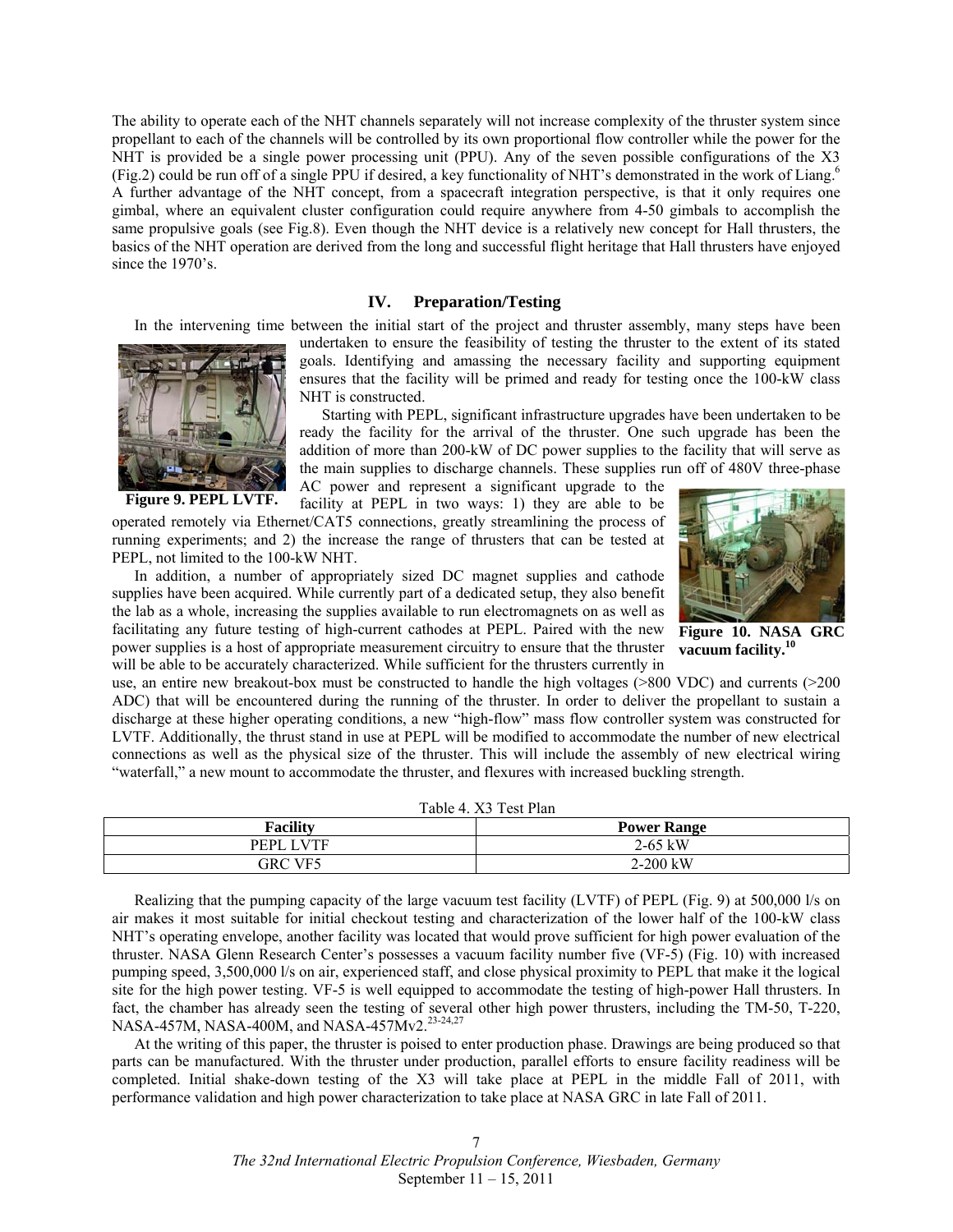# **V. Conclusion**

The literature<sup>1,7</sup> demonstrates a need for a new class of high power EP devices. At this very conference there is a confluence of several high-power EP projects, including Hall thrusters,<sup>6,33</sup> MPDT's,<sup>34</sup> etc.<sup>35-36</sup> It is with this desire and need for high-power EP that a team has been assembled and embarked on a concerted effort to design, build, and characterize a 100-kW class three-channel NHT. Building on the success of the X2, which clearly proved the feasibility of the NHT concept as well as its equality in performance to single-channel conventional HETs, the 100 kW class X3 will meet both USAF strategic goals as well as NASA's cargo and long range mission profiles.

In this paper, the operational envelope of the X3 with its seven different configurations has been shown, along with the facility preparations and other production phase steps that have been undertaken to make testing the thruster a reality. This information has been placed on a backdrop of calls for higher power EP devices and the ability to actually source them power, as well as the rationale behind selection of High power Hall thrusters.

### **VI. Acknowledgments**

The authors would like to gratefully acknowledge the support of MACEEP, Dr. Mitat Birkan of AFOSR, Dr. Hani Kamhawi, Dr George Soulas and Mr. Christopher Griffiths. of the NASA GRC, and Dr. James Polk and Dr. Richard Hofer of JPL. Roland Florenz is funded by both the NASA-funded Michigan Space Grant Consortium and USAF-funded MACEEP.

# **VII. References**

<sup>1</sup>Brown, D., Beal, B. and Haas, J., "Air Force Research Laboratory high power electric propulsion technology development," *IEEE Aerospace Conference*, 2010, pp. 1-9.

Liang, R. and Gallimore, A.D., "Far-Field Plume Measurements of a Nested-Channel Hall-Effect Thruster." *49th AIAA Aerospace Sciences Meeting including the New Horizons Forum and Aerospace Exposition, Orlando, Florida*, AIAA-2011-1016. Jan. 4-7, 2011

<sup>3</sup>Reid, B. M., "The Influence of Neutral Flow Rate in the Operation of Hall Thrusters," Ph.D. Dissertation, Aerospace Engineering Department, University of Michigan, Ann Arbor, MI, 2009. 4

<sup>4</sup>Jacobson, D.T., John, J.W., Kamhawi, H., Manzella, D.H., and Peterson, P.Y., "An Overview of Hall Thruster Development at NASA's John H. Glenn Research Center." *41st Joint Propulsion Conference & Exhibit*. AIAA–2005–4242. July 2005.

<sup>5</sup>"Michigan/Air Force Center of Excellence in Electric Propulsion (MACEEP)",

http://www.umich.edu/~peplweb/maceep.html, 26 June 2011.<br><sup>6</sup> Liang, R., and Gallimore, A.D., "Near-Field and Internal Measurements of a Nested-Channel Hall-Effect Thruster ", IEPC-<br>2011-049, 32nd International Electric Pro

National Aeronautics and Space Administration, Glenn Research Center "Solar Electric Propulsion System Demonstration Mission Concept Studies," Broad Agency Announcement, BAA NNC11ZMA017K, June 21, 2011.<br><sup>8</sup>Jankovsky, R., Tverdokhlebov, S., and Manzella, D., "High power Hall thrusters." *AIAA-1999-2949*, 35th

AIAA/ASME/SAE/ASEE Joint Propulsion Conference and Exhibit, Loss Angeles, CA, June 20, 1999. 9

Jacobson, David T., and Jankovsky, Robert S., "Performance evaluation of a 50 kW Hall thruster." *AIAA-1999-457*, 37th Aerospace Sciences Meeting and Exhibit, Reno, NV, January 11, 1999.<br><sup>10</sup> Jacobson, D., Manzella, D., Hofer, R., and Peterson, P., "NASA's 2004 Hall Thruster Program." *AIAA-2004-3600*, 40th

AIAA/ASME/SAE/ASEE Joint Propulsion Conference and Exhibit, Fort Lauderdale, Florida, July 11, 2004. <sup>11</sup>Frisbee, R., "Evaluation of High-Power Solar Electric Propulsion Using Advanced Ion, Hall, MPD, and PIT Thrusters for

Lunar and Mars Cargo Missions." *AIAA-2006-4465*, 42nd AIAA/ASME/SAE/ASEE Joint Propulsion Conference and Exhibit,

<sup>12</sup>Strange, N., Landau, D., Polk, J., Brophy, J., and Mueller, J., "Solar Electric Propulsion for a Flexible Path of Human Exploration." 61st International Astronautical Congress, 2010.

<sup>13</sup> Gulczinski, F. S., and Schilling, J. H. "Comparison of Orbit Transfer Vehicle Concepts Utilizing Mid-Term Power and Propulsion Options," *International Electric Propulsion Conference*, *IEPC-03-022*. Toulouse, France, 2003.<br><sup>14</sup> Andrews, D. G., and Wetzel, E. D. "Solar Electric Space Tug to Support Moon and Mars Exploration Missions " S

*2005 Conference & Exhibit, AIAA-05-6739*. AIAA, Long Beach, California, 2005. 15 Dankanich, J. W., Vondra, B., and Ilin, A. V. "Fast Transits to Mars Using Electric Propulsion," *Joint Propulsion* 

*Conference, AIAA-10-6771*. Nashville, Tennessee 2010.<br><sup>16</sup>Strange, N., Merril, R., Landau, D., Drake, B., Brophy, J., and Hofer, R., "Human Missions to Phobos and Deimos Using

Combined Chemical and Solar Electric Propulsion." *AIAA Paper 2009-5663*, July, 2011. 17 Donahue, B., "Solar Electric and Nuclear Thermal Propulsion Architectures for Human Mars Missions Beginning in

2033." *AIAA-2010-6819*, 46th AIAA/ASME/SAE/ASEE Joint Propulsion Conference and Exhibit, Nashville, TN, July 25, 2010.